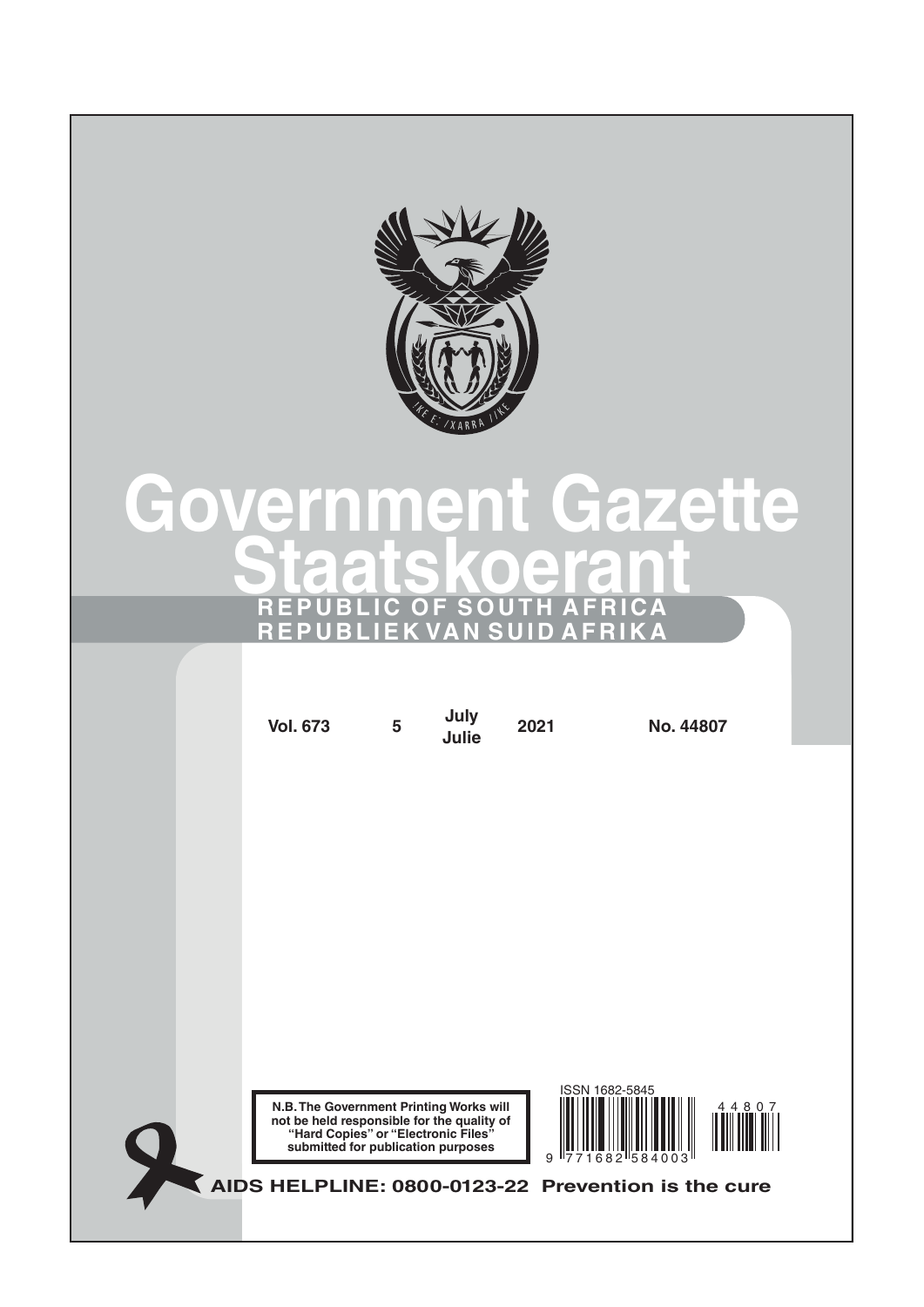## **IMPORTANT NOTICE:**

**The GovernmenT PrinTinG Works Will noT be held resPonsible for any errors ThaT miGhT occur due To The submission of incomPleTe / incorrecT / illeGible coPy.**

**no fuTure queries Will be handled in connecTion WiTh The above.**

## **Contents**

Government [Notices • Goewermentskennisgewings](#page-2-0) **[Forestry, Fisheries and the Environment, Department of / Bosbou, Visserye en die Omgewingsake, Departement van](#page-2-0)** 591 [Disaster Management Act, 2002 \(Act No. 57 of 2002\): Directions Regarding measures to address, prevent and](#page-2-0)  *Page Gazette No. No. No.*

| Disaster Management Act, 2002 (Act No. 57 or 2002): Directions Regarding measures to address, prevent and |       |  |
|-----------------------------------------------------------------------------------------------------------|-------|--|
| combat the spread of Covid-19 relating to the Biodiversity Sector                                         | 44807 |  |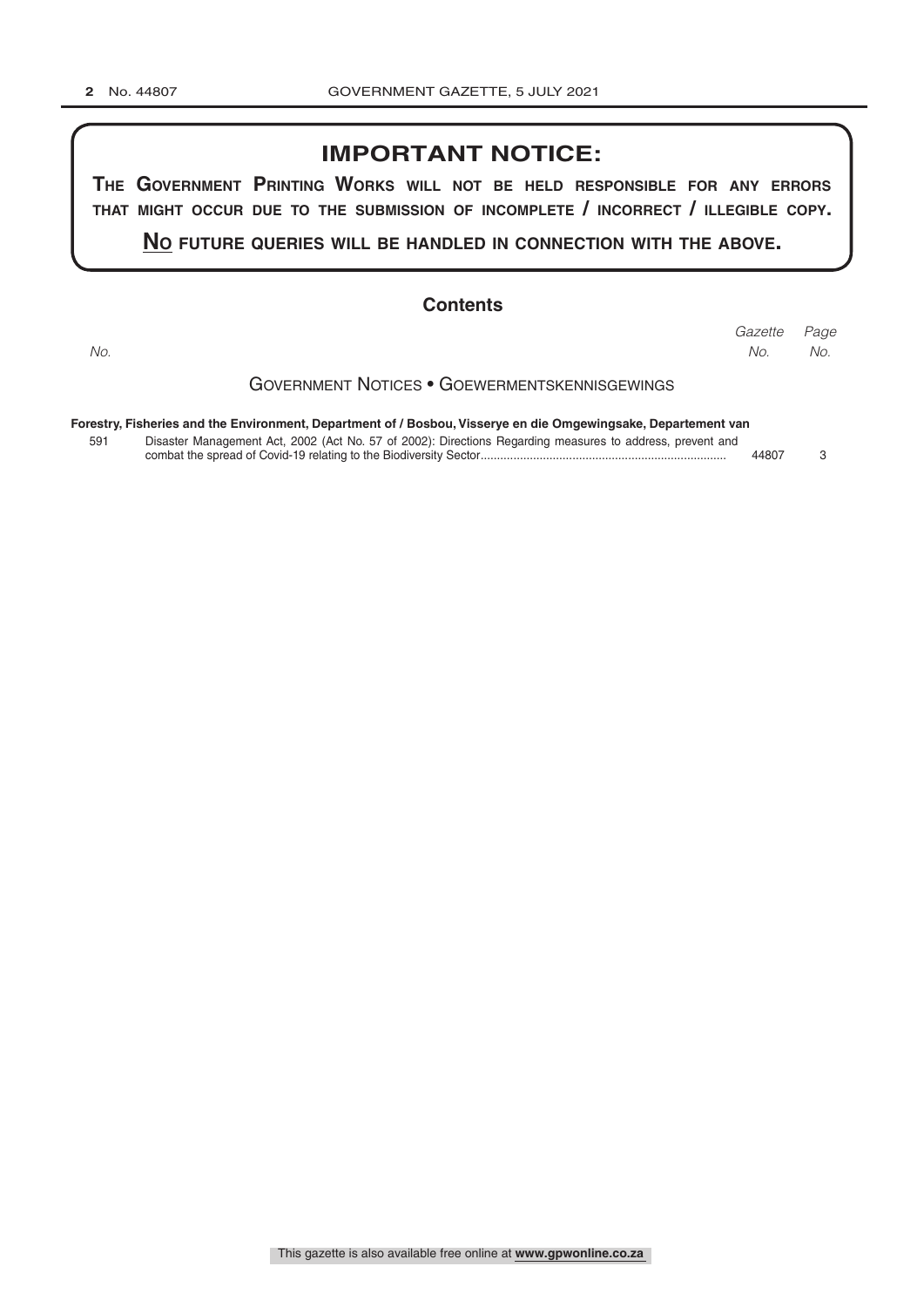## <span id="page-2-0"></span>Government Notices • Goewermentskennisgewings **GOVERNMENT NOTICE**

## **DEPARTMENT OF FORESTRY, FISHERIES AND THE ENVIRONMENT**

**NO. 591 5 July 2021**

**DIRECTIONS REGARDING MEASURES TO ADDRESS, PREVENT AND COMBAT THE SPREAD OF COVID-19 RELATING TO THE BIODIVERSITY SECTOR**

I, Barbara Dallas Creecy, Minister of Forestry, Fisheries and the Environment hereby issue the Directions set out in the Schedule in terms of regulation 4(10) of the Regulations issued by the Minister of Cooperative Governance and Traditional Affairs in terms of section 27(2) of the Disaster Management Act, 2002 (Act No. 57 of 2002) and published on 29 April 2020 in Government Notice No. R. 480 of Government *Gazette* No. 43258 as amended.

Kneming

**BARBARA DALLAS CREECY MINISTER OF FORESTRY, FISHERIES AND THE ENVIRONMENT DATE: 03 JULY 2021**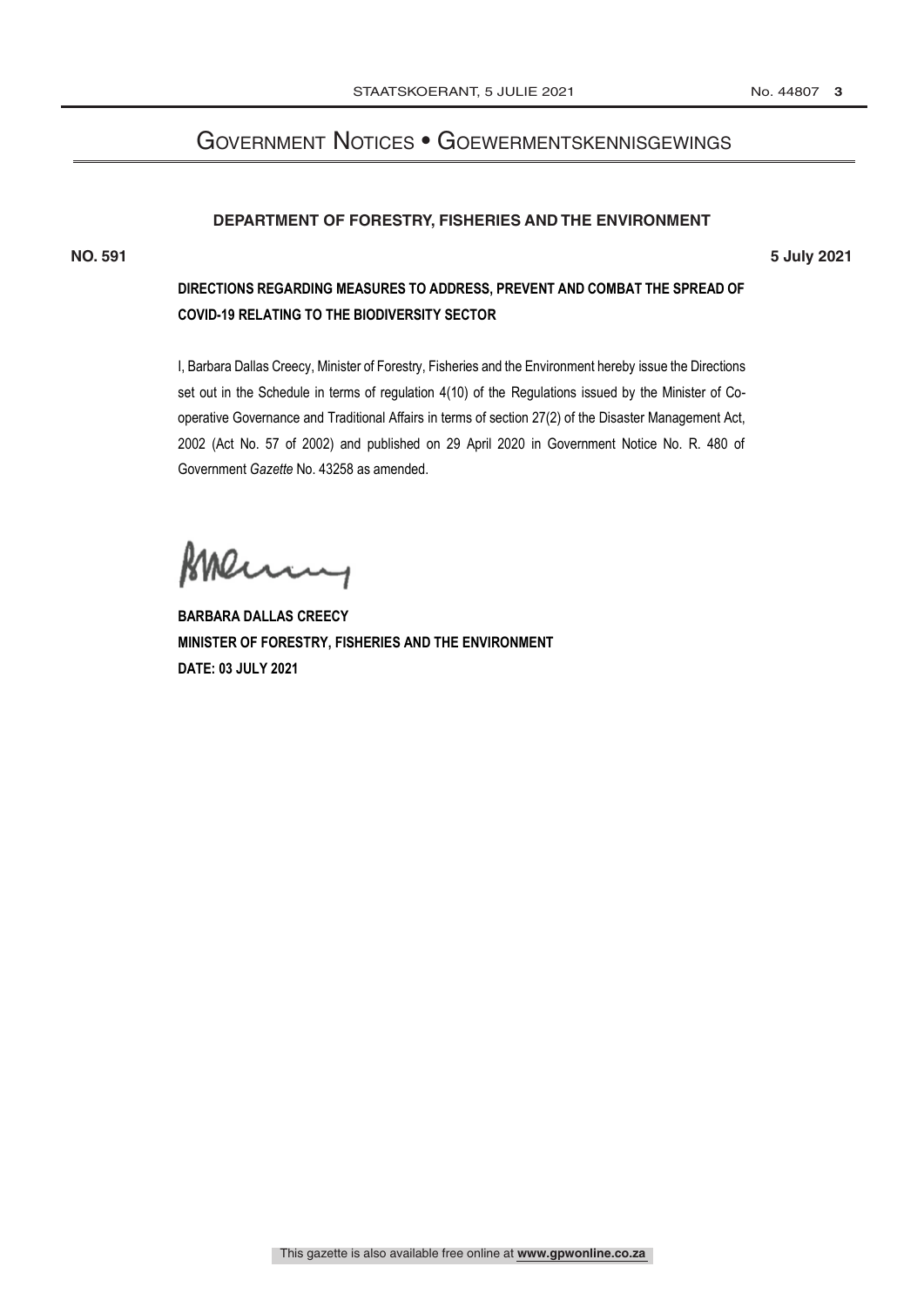#### **SCHEDULE**

#### **1. Definitions**

In this Schedule, unless the context indicates otherwise—

**"the Directions for live biodiversity auctions"** means the Directions regarding Measures to Address, Prevent and Combat the Spread of Covid-19 relating to biodiversity auctions, published on 07 October 2020 in Government Notice No. 1064 of Government *Gazette* No. 43778; and

**"the Regulations"** means the Regulations issued in terms of section 27(2) of the Disaster Management Act and published under Government Notice No. R.480 of 29 April 2020, as amended by Government Notices Nos. R. 608 of 28 May 2020, R. 714 of 25 June 2020, R. 763 of 12 July 2020, R. 846 of 31 July 2020, R. 891 of 17 August 2020, No. 999 of 18 September 2020, No. 1011 of 20 September 2020; No. 1053 of 01 October 2020, No. 1104 of 21 October 2020, No. 1199 of 11 November 2020, No. 1290 of 03 December 2020, No. 1346 of 15 December 2020, No. 1370 of 17 December 2020, No. 1421 of 24 December 2020, No. 1423 of 29 December 2020, No. 1435 of 29 December 2020, No.11 of 11 January 2021, No. R. 69 of 01 February 2021, No. R. 92 of 13 February 2021, No. R. 93 of 13 February 2021, No. R. 152 of 28 February 2021, No. R. 284 of 30 March 2021, No. R. 376 of 22 April 2021, No. R. 477 of 30 May 2021, No. R. 530 of 15 June 2021, No. R. 532 of 17 June 2021, No. R. 565 of 27 June 2021 and No. R. 567 of 29 June 2021.

#### **2. Purpose**

The purpose of these Directions is to—

- (a) minimise the threat of spreading COVID-19 during the carrying out of activities or the rendering of services permitted in terms of the Regulations; and
- (b) suspend the application of the Directions for live biodiversity auctions.

#### **3. Activities**

- (a) All activities specifically restricted or prohibited in terms of the Regulations remain restricted or prohibited, as the case may be.
- (b) Inter-provincial travel to or from Gauteng is permitted for hunting with the primary purpose of obtaining meat for consumption, and culling.
- (c) Game parks, botanical gardens, zoos and aquaria are open to the public.
- (d) Subparagraphs (b) and (c) are subject to-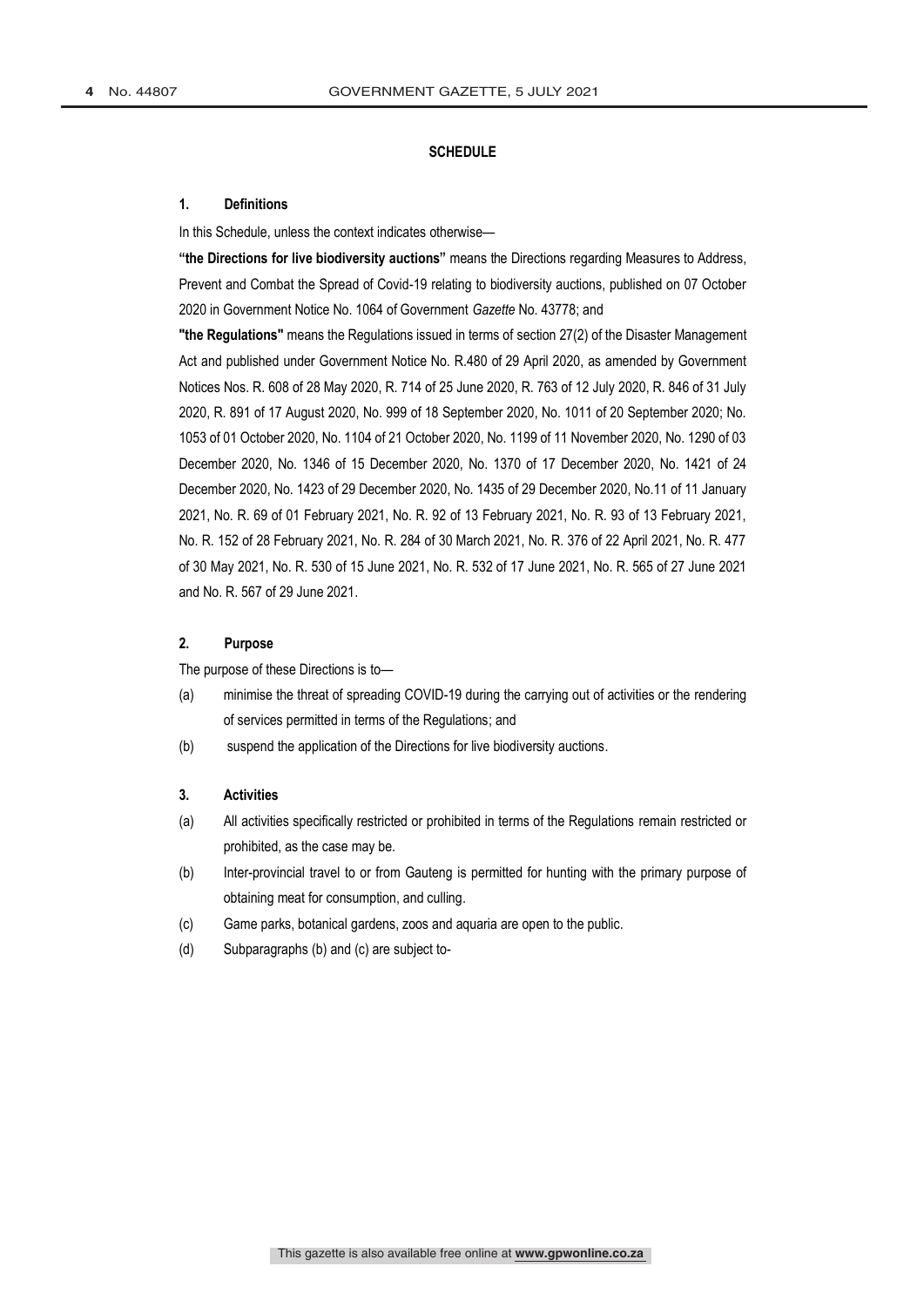- (i) any other restrictions or prohibitions imposed by the Regulations, or by any other applicable Directions issued by the relevant Cabinet member; and
- (ii) the necessary health and safety protocols imposed by the Regulations, and where applicable any relevant sector-specific health and safety protocols.

### **4. Suspension of the application of the Directions for live biodiversity auctions**

The provisions of the Directions for live biodiversity auctions are suspended until 11 July 2021.

#### **5. Commencement**

These Directions come into effect on the date of publication in the Government *Gazette*.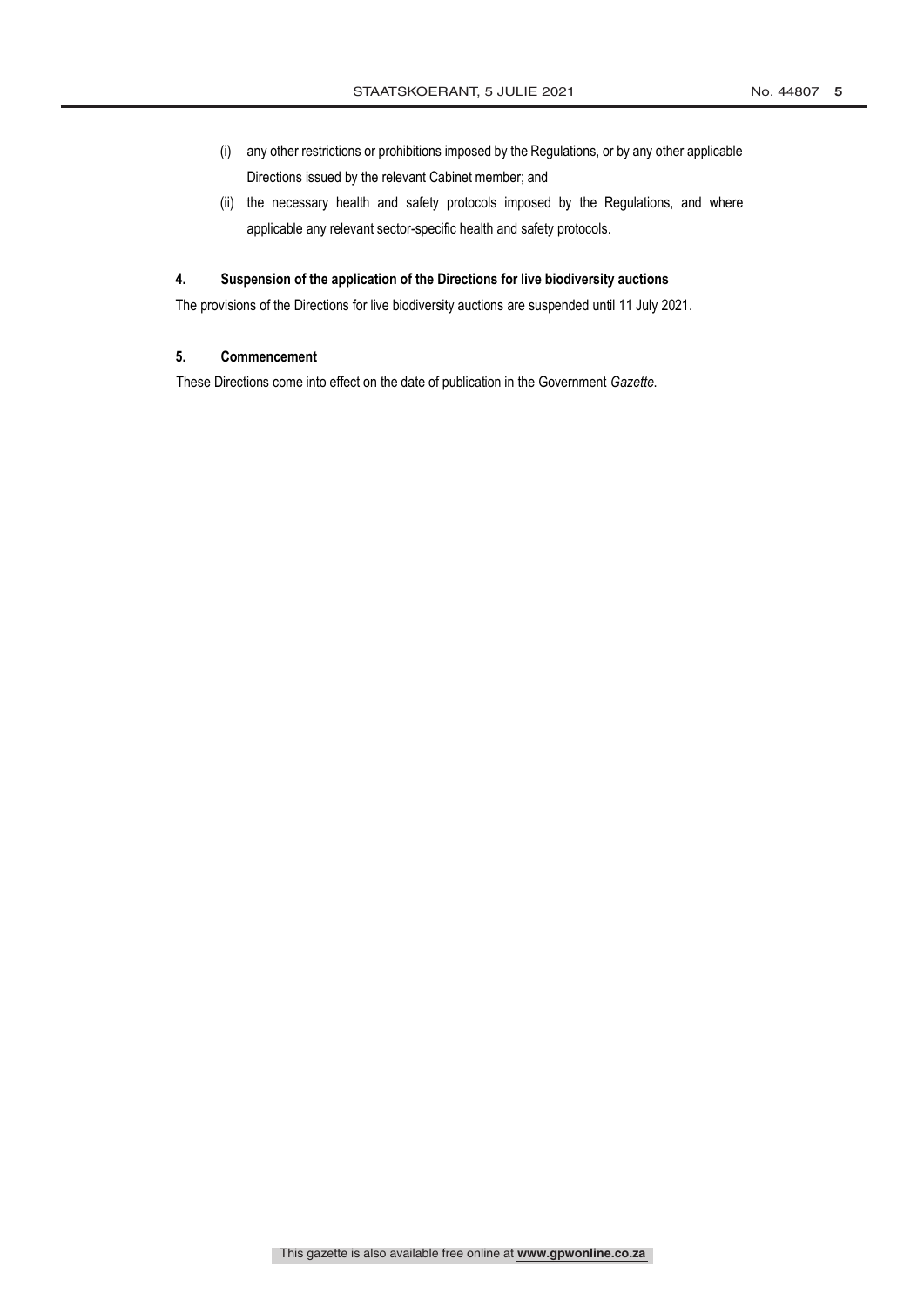This gazette is also available free online at **www.gpwonline.co.za**